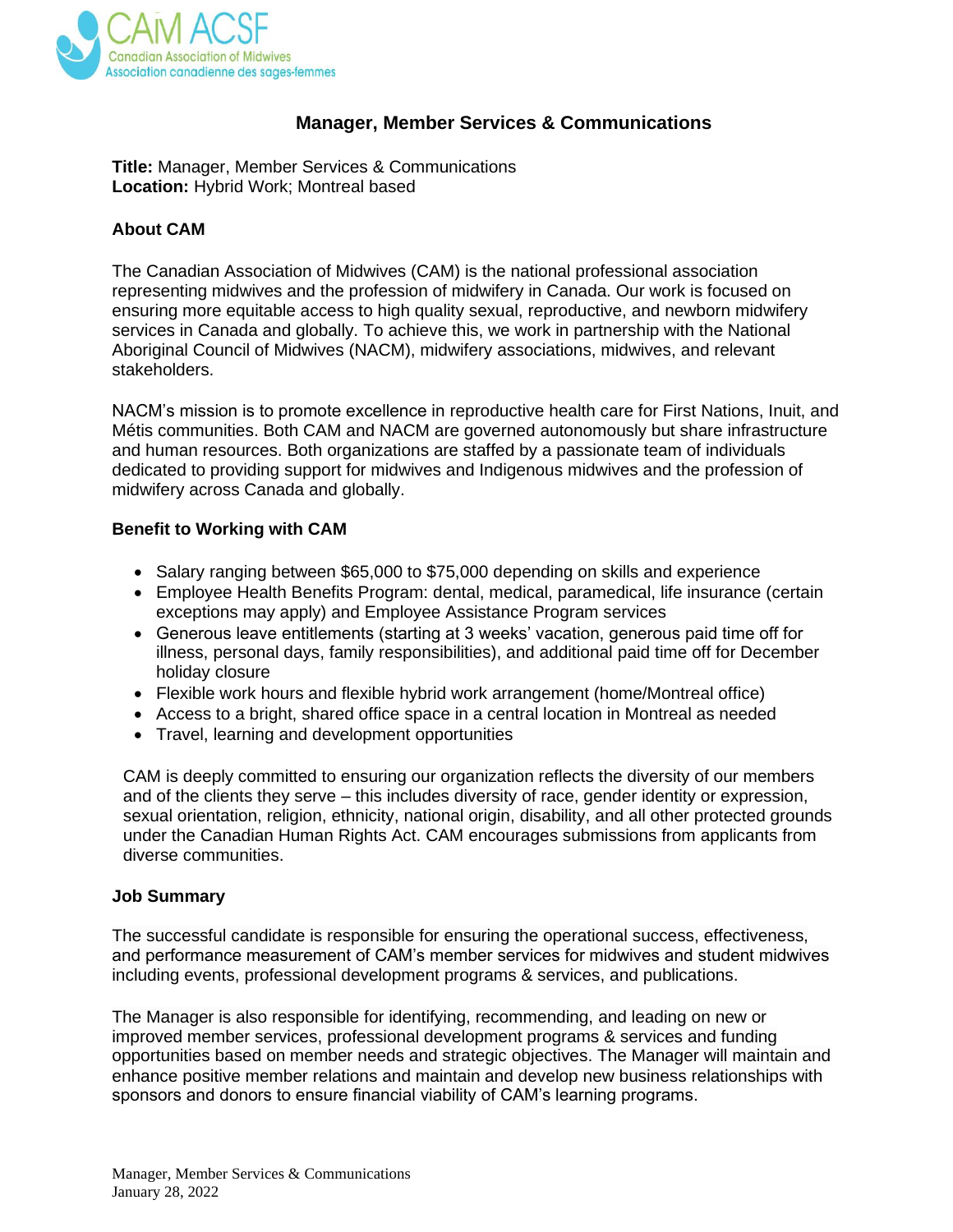

The Manager also leads the communications team and is responsible for overseeing the planning, execution, monitoring and evaluation of CAM's communication plan. The Manager is also responsible for ensuring that CAM maintains a professional public image and that messaging and published content is in line with CAM's mission and strategic objectives.

The Manager, Member Services & Communications is a key member of the management team and participates fully in establishing and accomplishing organizational priorities.

### **Primary Duties and Responsibilities**

### *Member Services & Professional Development*

- Research trends in association events, member services, and professional development to improve and grow existing programming.
- Ensure successful roll out of year-round learning opportunities for members, including CAM's annual conference; ensure learning opportunities meet member needs and strategic objectives.
- Establish, maintain, and grow positive business relationships with sponsors and donors to support existing and new member services.
- Increase and diversify funding channels to ensure financial viability of member services.
- Oversee the development, implementation, monitoring and evaluation of an annual communications plan that supports and engages members, stakeholders, and the public
- Oversee the development, distribution, and maintenance of all print and electronic publications including, but not limited to, member newsletters, brochures, annual reports, videos, and websites.
- Ensure that NACM receives appropriate communication support to advance the overall mission and objectives of NACM as required.
- Other duties, as appropriate.

### *Human Resources & Financial Management*

- In consultation with the Executive Director, recruit, interview and select well-qualified staff as required; orient new staff in accordance with organizational standards.
- Oversee performance management processes for Communications staff.
- Manage and/or oversee consultant contracts and relationships/contracts with suppliers related to membership services and communication activities.
- Oversee the development of the annual communications, member services, events and professional development budgets and monitor budgets versus actuals monthly.
- Participate as a member of the management team in the following processes: budget development, strategic & operational planning, priority development and the development of human resources policies and procedures.
- Other duties, as appropriate.

## **Qualifications, Skills and Knowledge Requirements**

- University degree in communications, journalism, policy, or other related discipline or relevant experience.
- Experience meeting and consulting with external stakeholders, developing strategies and providing analysis on complex issues.
- Demonstrated experience managing professional staff and annual budgets.